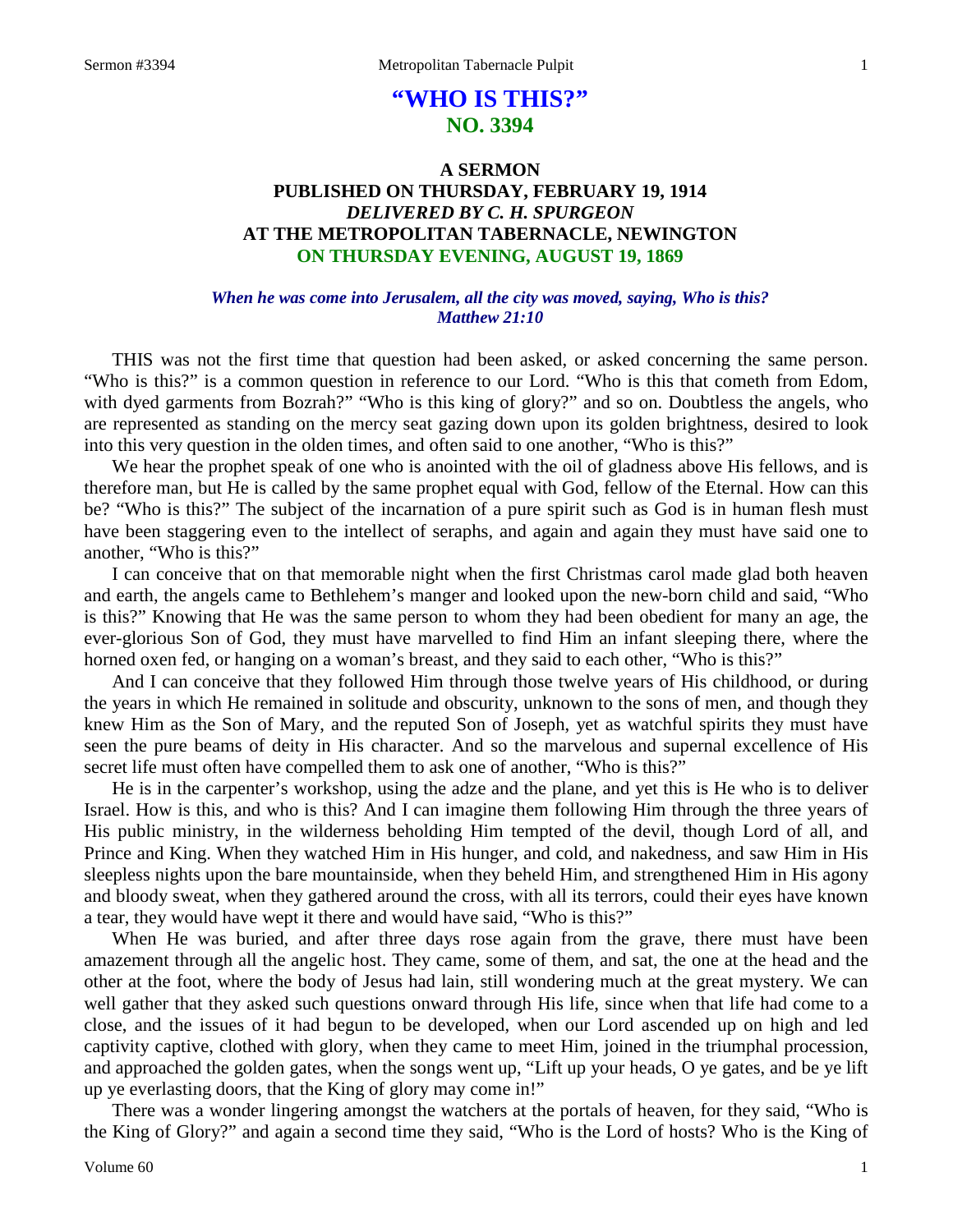glory?" and they had to receive the two answers, they had to be told who He was that was mighty in battle, and the Lord of hosts who was the King of glory.

Do they not even now marvel, as they cast their crowns upon the glassy sea, and mingle with the white-robed band—do they not now marvel that such as He should be born of a woman, that such as He should be tempted by the devil, that such as He should have known poverty, and nakedness, and death itself?

Those wounds, those scars, still visible, must be a theme still for holy admiration, and adoring questioning, and as they worship Him, recognizing in Him the wisdom that was with God in the beginning, and without whom was not anything made that was made. As they adore Him as the Eternal Word, the Preserver as well as the Creator of all things, they must still, as they look to His manhood taken into such union with His Godhead, think of Him with holy amazement, with joyous astonishment and ask, "Who is this?"

But we have not to do with the angels at this time, rather our business is with the sons of men, and among them there ought to be more of the asking of this question, and there ought to be less. There ought to be more of it, the asking in holy wonder, there ought to be less of the asking of it in ignorance or in derision. The question, I take it, can be asked in both ways. Endeavoring to understand the mystery, he that knows it best may still say, "Who is this?"

Caring not to know Him, but scornfully turning aside from this great mystery of godliness, there are tens of thousands who will continue to say, "Who is this, and why make this noise about Him, and all this stir and hubbub about the man of Nazareth?" Because this question still is asked among the sons of men, because in one sense it ought to be more common, but because in another sense it ought never to be raised, I speak upon it tonight.

And first we shall take—

**I.** THE QUESTION AS IT STOOD IN REFERENCE TO THE PEOPLE OF JERUSALEM.

I suppose there was a pretty common knowledge of our Lord in Jerusalem. He spoke openly in the temple. He was no teacher in secret conventicles, hidden away in the dark. He had been seen in their streets. His miracles had been the subjects of admiring wonder and observation by tens of thousands. They knew who He was. Many of them rather delighted to remember His lowly origin. "His brethren, are they not all with us?" They knew His mother. They said they knew His father. "Is not this the carpenter's son?" A knowledge of Christ was pretty general.

They did not ask the question out of ignorance, but it was asked for this reason, among others—by some it was asked because *now He came under quite a different aspect from that in which He had ever appeared before*. He never rode, that I know of, upon the land but that once. He never rode in anything like pomp or state. He had come into Jerusalem, He had gone out of it, a simple private individual, claiming no office, except that of preacher.

But on this occasion, He comes as a King, riding in pomp as one who claims to be honored amongst men, and even claims to be King, for He says, "Behold, thy King cometh, meek and lowly." They, therefore, said, "Who is this?" What a change has come over the scene!

#### *"The lowly man before His foes, The weary man and full of woes."*

Does He ride, and ride amidst shouts of popular acclaim, He that did not strive, nor cry, nor cause His voice to be heard in the streets? He! does He come in this guise? Therefore, greatly struck and amazed by the change, they said, "Who is this?" Aye! and we may learn from this that when Christ, who is still amongst the sons of men as the meek and lowly Savior, bearing with their ill behavior, and saying, "Come ye weary, take my yoke and bear it, and ye shall find rest"—when He comes ere long as the King of kings and Lord of lords, the whole earth will then cry out, "Who is this?"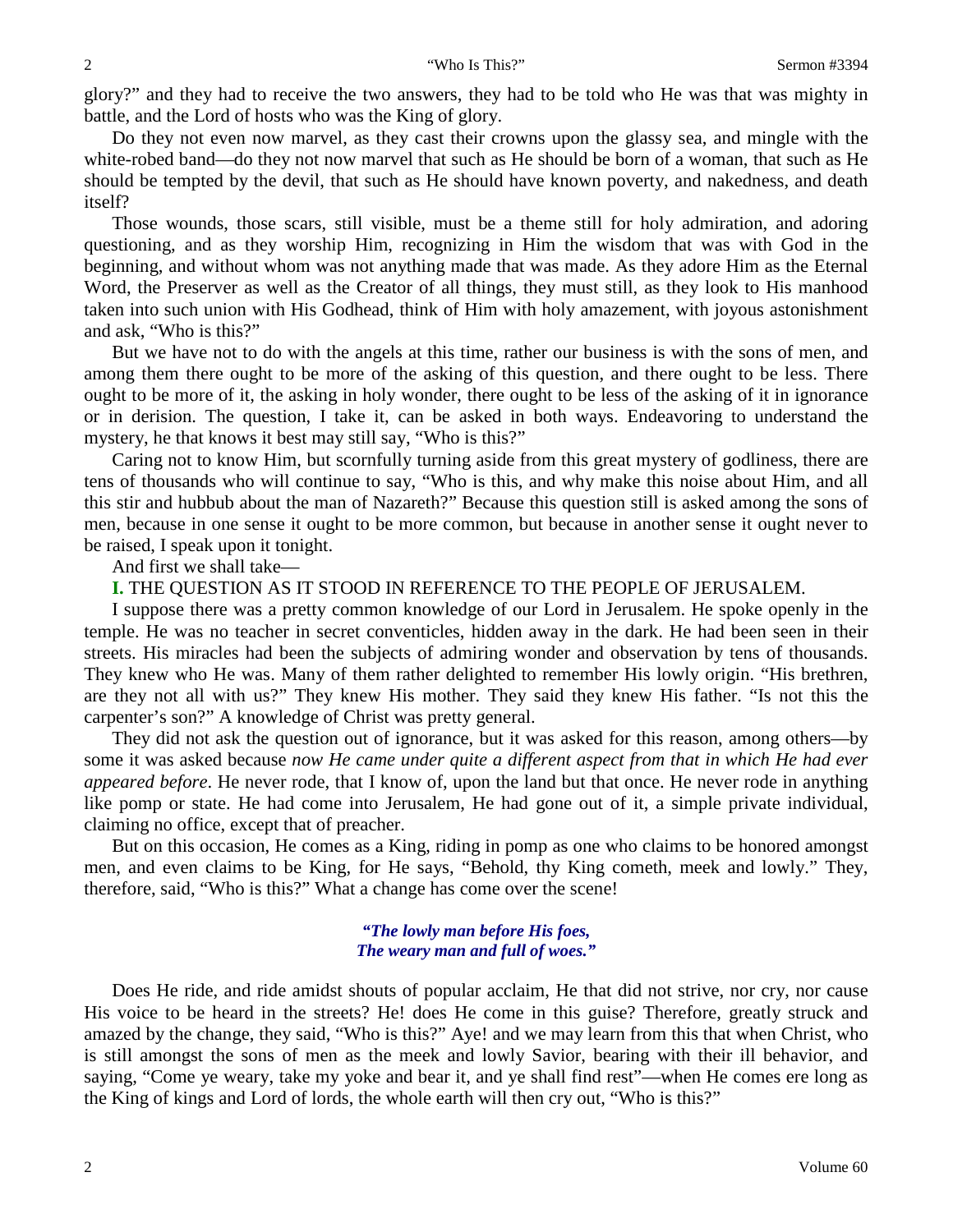Is this the man that bled at Calvary? Is this the man that died praying for His enemies, and does He come with a rod of iron in His hand to break the nations and dash them to pieces like a potter's vessel? Oh! what astonishment will seize the sons of men when they see the King in His glory, whom they would not understand nor serve when He came in the meekness and gentleness of love!

Part of the reason why the people of Jerusalem asked the question was, no doubt, this—*they were struck with the remarkable enthusiasm with which the people received Him*. People had been enthusiastic at other times, but then it had been immediately after they had been fed with the loaves and fishes, and therefore, their enthusiasm was very easily accounted for. But on this occasion there had been no feeding with loaves and fishes, and yet here He was received by a most enthusiastic crowd. They could not, if they had all been sure that He was the very Messiah, have received Him outwardly with greater delight.

There were their garments for Him to sit upon, there were their garments in the road to carpet the ground, which was thought too coarse for Him to tread upon. There were the trees denuded of their branches, and the palm branches borne in front amidst general acclamations of "Hosanna, blessed is he that cometh in the name of the Lord!" Aye, and the world may say whenever it sees an enthusiastic church, whenever it beholds a company of people treating Christ as He ought to be treated, "Who is this?"

The church, as we generally see it, never excites any wonderment among men. They quite understand what it is—a compact of people who have got enough religion to make themselves comfortable and form an association for mutual admiration. But a genuine church is a company formed for the admiration of Christ Jesus, a company of people who are melted into one because they are all red-hot, and flow like streams of molten metal into one mold, all united, loving Christ after such a sort that they would not merely put their garments in the road, but would themselves make a road, who would wish themselves that their blood could be shed if Christ might be glorious.

When the world sees such a church as this, then they begin to cry one to another, "Who is this? Who is this around whom such enthusiasm gathers?" Glory be to God, the day shall yet come to this world when the church shall wake from her slumbers. Then shall she be ashamed of herself to have treated her Bridegroom in such a scurvy manner, when she once loves Him as she ought, and puts the crown upon His head, as she should, then will the whole earth say, "Who is this?"

I have no doubt also, that part of the question of the people of Jerusalem arose from *the singular nature of the pomp with which the enthusiastic multitude surrounded our Lord*. There was a great deal of beauty about it, but how very simple it was, how opposed altogether to the usual array, to the usual order of pomp! Why, my brethren, if you could see the pomp in which great priests—say, at Rome—are carried through the streets, with men all clad in liveries, with attendants in blue, and scarlet, and fine linen, and peacocks' feathers, and the high elevated throne on which the man is carried who claims to be "His Holiness," you would see how artificial it all is.

And it is all the same if there be nobody there that cares about it. True, some may, but if they did not, it would be all the same, it would all be gone through, and the admiration that is poured on any of these kings and princes—well, it all comes as a matter of course. It is natural that we poor worms of the dust should clap our hands when we see a king, of course, it is the bounden duty of such ordinary mortals as we are to pay wonderful respect to all those who happen to have a peculiar kind of blood in their veins. That is the order of things, and as long as people are conventional fools, it always will be, and the men of the world will always remain so. We shall always reverence rank, whether it has any worthy character about it or not, and priests will always like such reverence as that.

But here was a different style of pomp altogether. Here was a plain, commonplace man, whose garment was merely the smock-frock of an ordinary peasant, a garment "without seam, woven from the top throughout," a man who made no professions to rank, did not separate Himself at all from the people, and here they have extemporized for Him a pomp, in which every jot and tittle is true and real. There was not a shout raised here because it was the custom to raise shouts to Jesus of Nazareth. There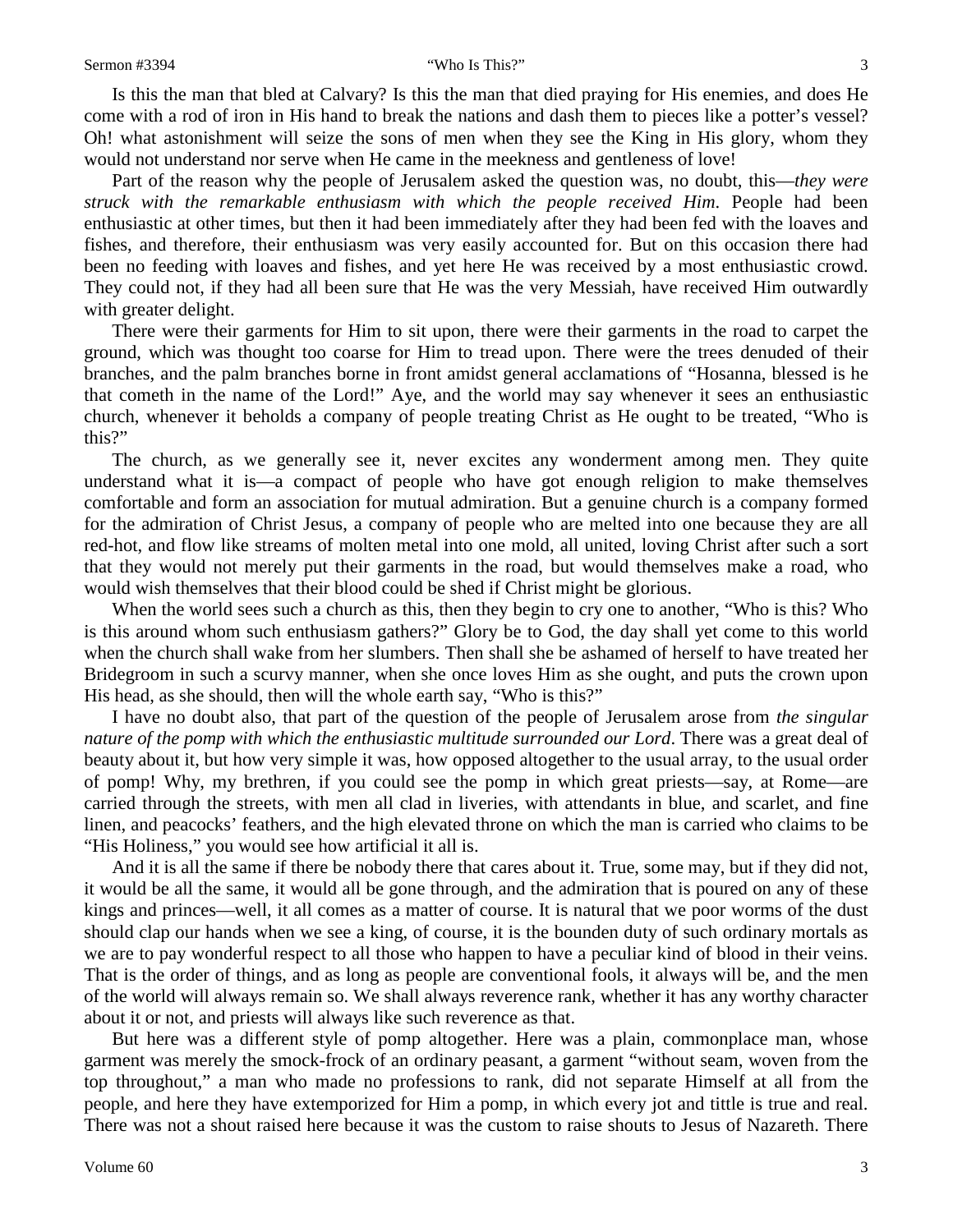was not a garment strewed in the way because His office required Him to be esteemed. It was all genuine, true, real, and mark you, brethren, there is no pomp like it.

What a distinction there is between the honor given to a monarch who is beloved, such as we would give to ours, and the honor that is given to a monarch such as the one I spoke of just now, who is honored merely because he is a monarch, but whom men would honor just as heartily, or even more heartily, if he were gone!

Now, the honor given to our Lord Jesus Christ was all given because of His person, and the work that He had really done in the raising of Lazarus, out of—I will not say true spiritual affection, for the multitude did not understand Him in His deeper character so as to receive Him spiritually—but out of a real feeling of reverence for this wonderful Being. There was a natural pomp about the whole thing that quite distinguished it from anything that the inhabitants of Jerusalem had ever seen before.

Some of them might have seen a Caesar or a Pompey come home from the wars. Some of them might have seen the conquerors and their pageants, and their triumphal return into the capital, and all the imposing preparations that were made that everyone might join in the welcome. They hailed him as Rome's greatest man, who trod Rome's neck beneath his heels. But they had never seen anything like this, when the very children in the streets took up the cry and said, "Hosanna! Hosanna! Blessed is He that comes in the name of the Lord." And so they said, "Who is this?"

Now, mark you, this is always one of the points which should distinguish the triumphs of Christ. It is not the victory of officialism, it is not the splendor of outward dress, and form, and show. There is a real force over men's hearts, so that they come to love Jesus for what He truthfully is to them. It is not a mock homage which they pay, which consists of genuflections and of pompous ceremonies, but it is that they exult at the very thought of Him, the heart invents, without being taught, its own method of praising Him, seeking out and straining after new songs, with which to sing unto the Lord, who has triumphed gloriously.

I do believe that the very beauty of the Christian religion is its simplicity, and the beauty of the church of God is its having simple worship, all its joys and all its pomp being that which comes out of the simple heart, which has no form, no ceremony, and needs no directorium, no rule by which to guide it, but just does what it feels to be the natural expression of that which is felt within, and wherever this is, the world cries, "Who is this?"

Still, there were some in that crowd who did not ask the question for that reason at all, but merely that they might say, *"Who is this? What is He? What is in it? It is all an imposture, He is not the Messiah, He comes not in the name of the Lord."* They looked down upon the crowd who followed Christ, and they said, "It is a vulgar herd, have any of the rulers believed in Him? Did the Rabbis follow at His heels? Do the Scribes and chief priests accept Him? Who is this?" Well, and this too, is a part of the proof of the true Christ.

Wherever He is fully preached, and His power is known, there is sure to be stirred up a company of men who, knowing nothing of the real power of the Gospel, will be quite sure to sneer at it, will say it is only the poor who come to it, as though that were not said of old, "The poor have the gospel preached to them," will say it is only the illiterate, as though they had not known that the apostle Paul himself blessed God that He "had chosen the foolish things of this world, and things that are not, to bring to nought the things that are." There will always be those who, not caring to enjoy themselves the blessings of the Great Shepherd's reign, will sneer at all those who would. Let us accept their sneers as the only tribute they can render to Christ, and as true a proof of His excellence and His glory as the admiration of His followers.

I will not detain you further about the people of Jerusalem, but now just observe that—

**II.** THIS QUESTION WILL ALWAYS BE ASKED WHENEVER JESUS CHRIST COMES INTO ANY PLACE THROUGH THE PREACHING OF THE GOSPEL.

Ah! my brethren, I am not about to criticize that which is called the preaching of the Gospel, so as to condemn it in any wholesale way, but I will say this, that wherever the Gospel has been preached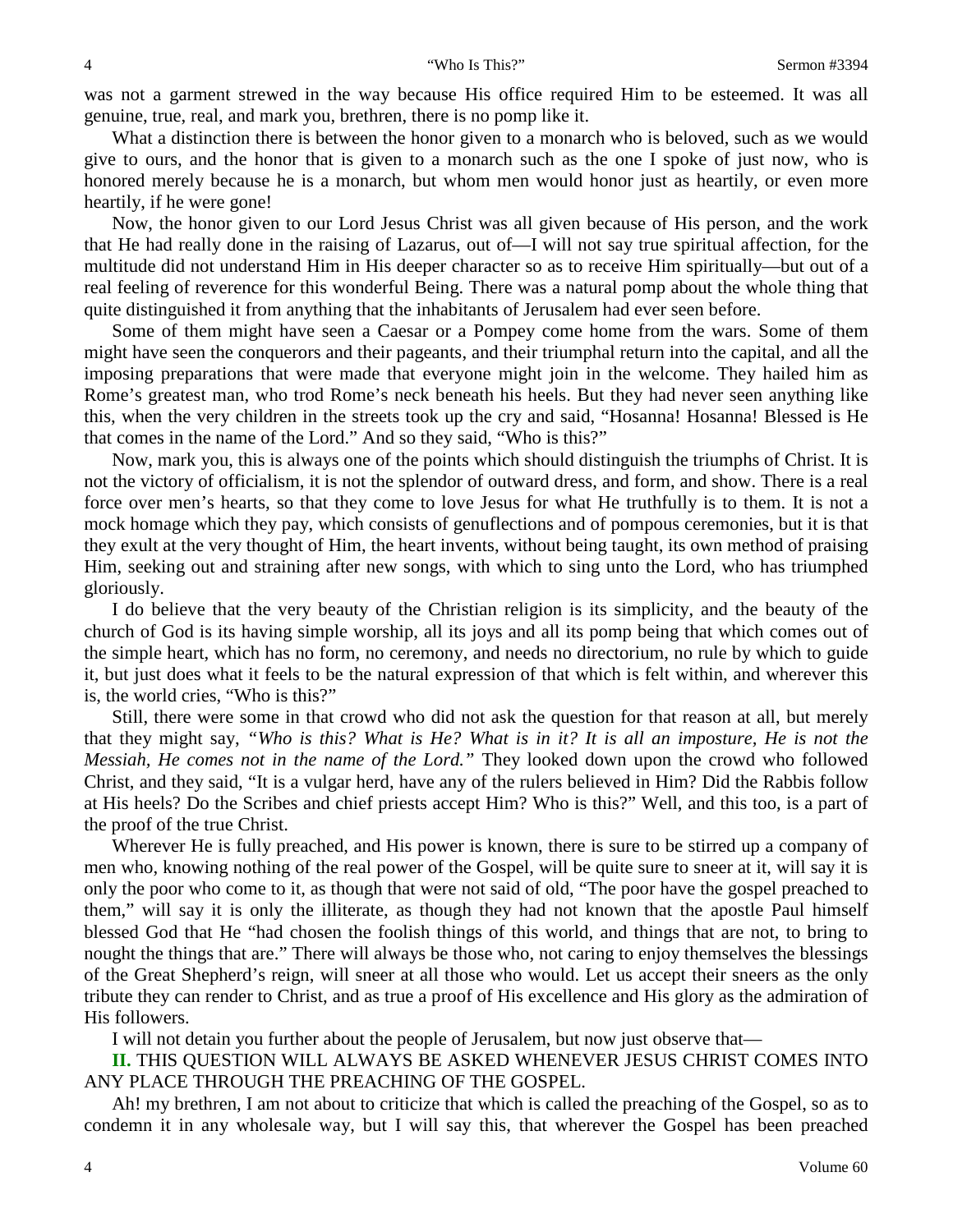simply, not with enticing words of man's wisdom, but with the plain words of the common tongue, wherever Christ has been preached affectionately, wherever the whole Gospel has been delivered with fervor and with impartiality, it has never failed in any place, or in any time, to draw attention to itself, to excite inquiry, and to compel men to take sides about it one way or the other. We need never be afraid that the Gospel is not suitable to any village, that the inhabitants are too degraded. Take it there, and they must, and shall receive it, or else, at their peril, shall they reject it, but they must hear it, it shall attract them, they shall be found, if not willing acceptors of it, yet at least willing hearers of it, willing critics of it, and that is something.

We need not, on the other hand, be afraid to take the Gospel among the most enlightened classes. Whatever they may know, they know nothing superior to the Word of Jesus Christ, and it shall command even their attention. They shall be compelled to examine it, and if it be not a savor of life unto life to them, still it shall be a savor of death, and to God in either case, a sweet savor of Jesus Christ.

Let us never think that the Gospel needs to be rendered attractive by some additions of our own. It is like a sword that cuts just as well without the diamonds in the hilt, for the cut of it lies not in the handle, but in the sword itself. The Gospel will cut and clear its own way. I scarcely think we shall need to come down to the use of so-called popular lectures on Sundays. I think we shall never need to come down to catchwords for sermons. The Gospel will, after all, if it is but drawn out of its scabbard and lifted up as the bare and naked sword of the Lord, be pretty sure to cut its own way.

And ah! how have we learned in the past, when the Gospel has come to a place, and it has begun to be the means of the conversion of sinners, what a stir it has made! The little village was snug enough in the darkness that had gathered around the old tower, and there it lay all asleep and in the death, but some Methodists came and preached upon the Green, a few were converted and gathered into a little room, and what a noise there was about it! The squire-archy would put it down. How there were threats against those poor cottagers and others. They must lose their work, certainly their Christmas gifts, but all that only proved that the Gospel had power still, a power, at any rate, to irritate the ungodly, which is something, and to bless the simple men and women that were willing to receive it.

Before long we have sometimes seen those very persons who were the most determined opponents of the Gospel sit at its feet, some of them have become its preachers, more and more the kingdom of Christ has spread and grown, from village to village, from town to town the sacred ardor has spread.

In the days of Whitfield and Wesley the whole nation was aroused, as from a long sleep our land started up. Then there were found a multitude whom God had chosen, who began to sing glad hymns, and to chant the praises of God in every town and street, and this land which seemed fast going down in sin and wickedness to the very gates of hell, took a start on the road to heaven, which, thank God! has never been altogether lost, nor shall be, for still will God raise up others who will preach Jesus Christ, and the leaven shall still continue to permeate, the salt shall still work for Christ amongst the putrefying mass, until He comes, who shall end the battle in a glorious victory.

But I hasten from that to notice that the same wonderful effect in another form is produced—

### **III.** WHEN THE GOSPEL OF CHRIST COMES INTO A SINGLE HEART.

Do not some of you remember when Jesus Christ first came to your heart? Oh! I do remember when Moses came into mine, with the law and the great commands, when I saw myself a sinner in the light of the law, when the fiery light of Sinai made me see my multitude of spots, yea, discover that I was covered all over with filthiness and blackness. Then the minister came to my gate, and I heard the Word preached, preached affectionately too. Then parents taught me the Word with tears and prayers, but I got no comfort, and my soul continued in bondage under a sense of sin.

But what a mercy it is when Jesus Christ Himself comes, when it is no longer the coming of the minister or of the preacher, but the coming of Jesus Christ Himself, when Jesus passes by! I know some of you can remember right well the time when He passed by you, and came into your heart. You believed Him—it was but a small action—you believed in Jesus, you gave up all trying to save yourselves by your doings, you renounced once for all your reliance upon ceremonies, past or future,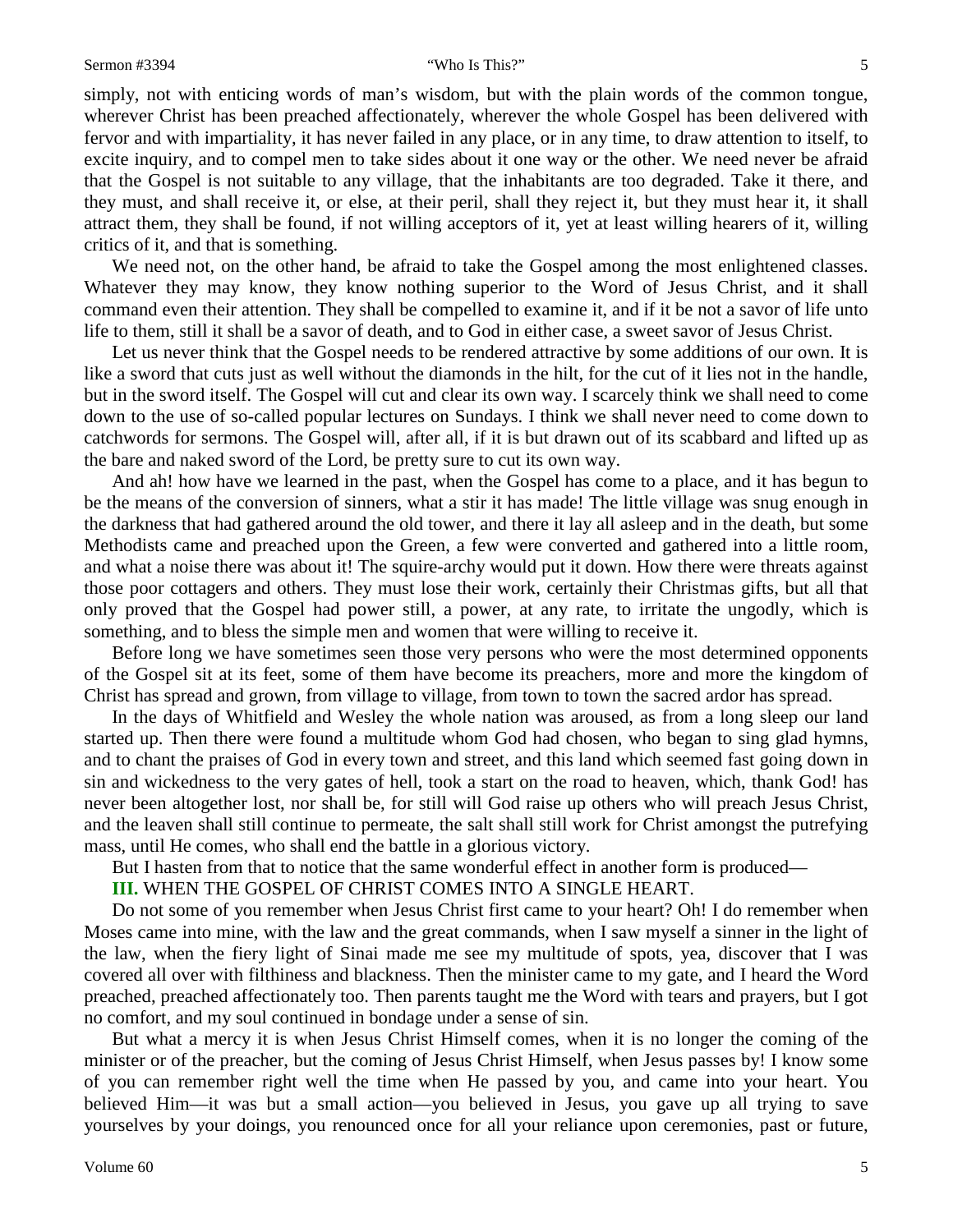and you cast yourselves down before that cross whereon the Master shed His atoning blood. You remember that. Now, do you not remember what peace there was that came into your spirit, a peace that passes all understanding? The promises of God could not comfort you until Jesus came with them, and applied them to your soul. They were full of power when He brought them in His hand, but they were nothing until He brought them.

Do you recollect too, how your doubts and fears all fled? They had been hooting in your soul, but when that light shone in, full upon you, they soon took to their wings, and there was not one of them left. You could then rejoice where so lately you had been mourning, and you now had songs instead of groanings. And do you remember those sinful habits of yours which you could not break off? You had struggled against them, but you were like a man who is bound fast in iron, you could not snap the fetter by any means, you tried, and tried, and tried again, but always in vain.

But when Jesus came, how free you were, how delivered you were! (Here someone shouted, "Hallelujah! Glory be to God. Jesus is passing by.") I wish our friends would not be at all troubled with our brother, who simply spoke out of the affection of his heart. We are not Methodists, and do not quite like it, but when a brother does it, it does not disconcert me, and it ought not to trouble you. I wish sometimes that there were interruptions like that which came at Pentecost, "What must I do to be saved?" I wish sometimes that we did feel that we must tell all that Jesus was passing by, and was entering into our hearts, as our brother told us just now.

Well, you recollect the moment when Christ came to those bad habits of yours, when you had striven against them, but could not overcome them, but when He came they dropped off as though they were tow. Those great ropes of sin were snapped, and were gone, and you recollect the joy you felt within when you could say, "I'm forgiven! I'm, forgiven!" When you sat down in holy wonder alone, you could not help it, but the tears came fast and thick, one after the other, as you said, "Bless the Lord, O my soul, that ever I was led to receive Christ, and to find peace in Him!"

Oh! beloved, I know that you said to yourselves, "Who is this? What a matchless Christ is this? Who is this that could have wrought such a wonderful change in me, that could have made my dead heart live, could have thawed the iceberg, could have made the mountain of snow that is in my soul dissolve, could have brought me up from the valley of the shadow of death into the land of light and exceeding brightness and glory?" I know you said, "Who is this?"

And let me add, your wonder at Christ has not ceased since then. It is not long ago since you had sore trouble in business, and your heart was very heavy. But you got alone with God in prayer, and you saw Christ as suffering with you, standing in the furnace with you, and how happy and quiet your mind was! You could not help saying to yourself, "What manner of man is this that has made me to rejoice, even in tribulation, and to be calm in the midst of my afflictions?" You lost a child not long ago, and you thought your heart would break under that trial, but you took the case to Jesus, and you were resigned to it, and you said, "What manner of man is this, again, that could so have comforted me?"

Or it may be you are like some of us watching day by day the slow but steady progress of disease in one dear to you as your life, and the only comfort you can get is by feeling that Jesus Christ being with you, it still is easy to bear and to be resigned. And perhaps, you have been slandered for Christ's sake, and misrepresented in all you have tried to do, but when you have told it to Him, you have said, "I'll hail reproach and welcome shame for Jesus' sake," and the calm you have had has made you say, "Who is this?"

I can only say tonight, though I hope I have known my Lord these one and twenty years, that I do marvel more and more at Him, that ever He could do such marvels for me, a poor worthless worm, and I think the more you know of yourselves, and the deeper you sink in self-abasement, the more will the question rise in your soul, "What a glorious Christ must this be! What power there must be in His blood, what prevalence in His plea, what tenderness in His heart! what might in His arm, what immutability in His nature, that ever He should continue to look down on me, and bless me as He does!" "Who is this?" your soul will say.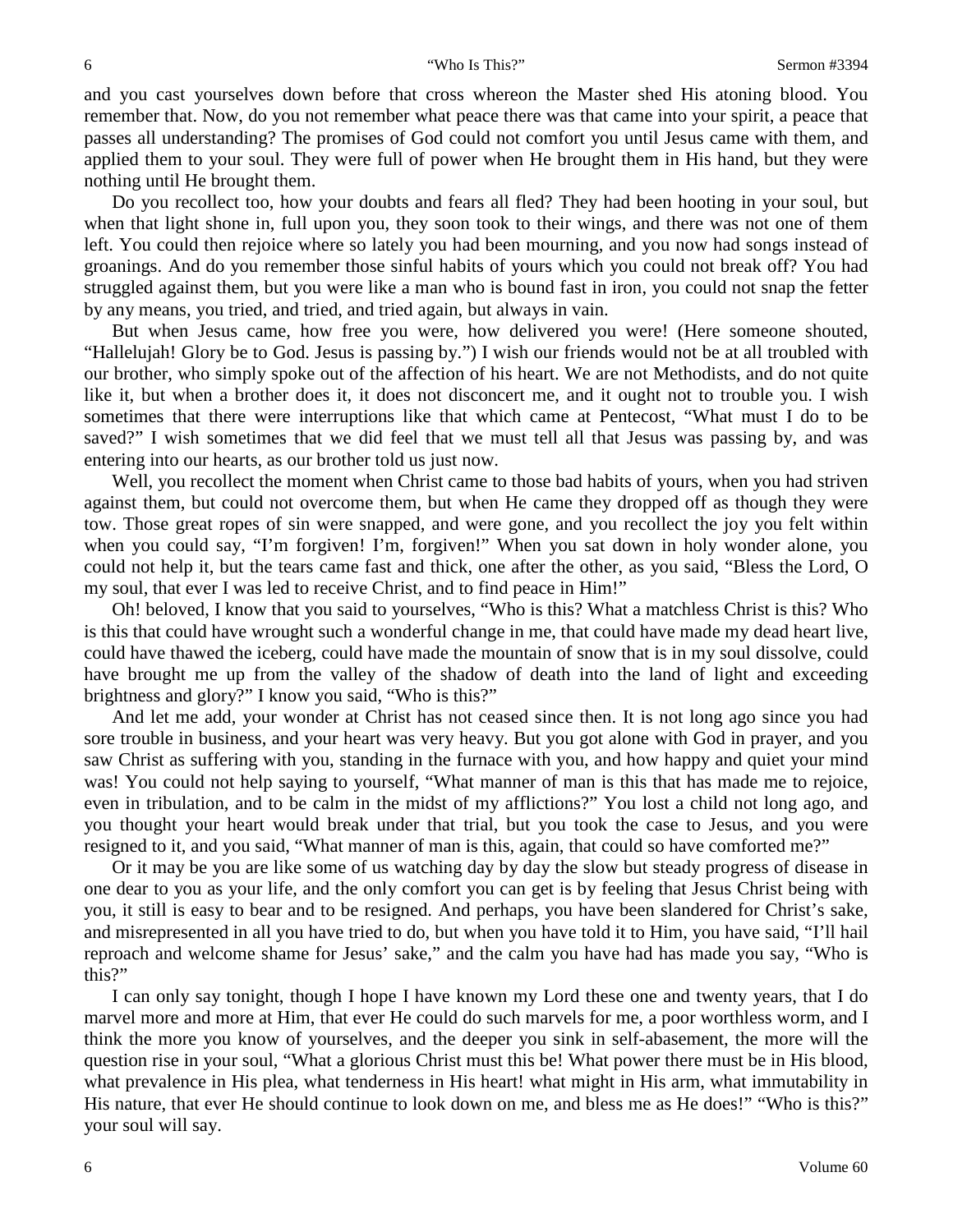Now, I must not detain you on that, and therefore, again with great brevity, remark that—

**IV.** THE TIME IS COMING WHEN THIS QUESTION MAY BE ASKED BY SOME HERE WITH GREAT FEAR AND ALARM.

Unless we ask it now in loving wonder, we shall soon have to ask it in most fearful terror. We know not when the time shall be, for times and seasons are not committed to us, but certain it is that within a short time, Christ will come upon the clouds of heaven. When the time appointed by the Father shall arrive, that very man who was crucified on Calvary, and who was taken up from among His disciples upon the Mount of Olives, shall so come in like manner as He went up to heaven.

Now, He went up in person, and He will come in person too, and when He comes it will not be alone, as first He came, but in the glory of His Father, and all His holy angels with Him. What astonishment and confusion will seize the minds of those who doubted His very existence, who denied His Godhead, who stood out against His power!

What will the Jew say when he looks on Him whom he pierced? What will the Gentile say when he looks on Him whom he despised? What will the great men of the earth say as they rise from their graves, and find themselves so little, and Him, whom they thought so little, to be so great? What will the rich men of the earth say, as they find themselves naked and poor as beggars, and the King, whom they thought nothing of, clothed with glory? Oh! what then will the pleasure seeker say who said, "As for Christianity, I care not the snap of my finger for it"? What will the blasphemer say, who even poured contempt and curses upon Christ's name?

There He sits, in majesty that out blazes the sun. There He is surrounded by immortals, each one of them shining forth like the sun, for so the promise is to all the righteous. There rings the trumpet that every ear must hear, and all the dead start up from sea and land, a countless multitude. There are the books, they are opened amidst a blaze of light, and there is the voice that reads out the doom of the sons of men. Jesus, Jesus it is, who says, "Depart, ye cursed," as well as, "Come, ye blessed."

Oh! how the multitude will wring their hands in amazement when they discover that the Man of Nazareth and the Son of Mary is the Everlasting Son of the Father, and those His enemies who would not that He should reign over them shall be utterly destroyed by the glory of His presence when He comes in His power.

Oh! how will the question be asked, and how terrible will be the answer, "Who is this?" I would rather that you should ask tonight, humbly and inquiringly, "Who is this?" and if you do so ask, these few words shall tell you, and may God tell you to your heart what I can only tell to your ears. Who is this? It is Jesus Christ, God over all, blessed forever. He so loved the sons of men that He would rather die than they should die. He came into the world, and took our flesh, and became Emmanuel, God with us, and being found in fashion as a man, He humbled Himself, and became obedient to death, even the death of the cross.

#### *"He bore that we might never bear The Father's righteous ire."*

And whosoever trusts in this man, this God, the appointed Substitute for man, shall be saved. But if you trust Him, you must take Him to be your Monarch, you must henceforth, by His grace, yield Him service, and His service is pleasure, His service is holiness, and holiness shall to you be a delight. Oh! that you would, finding that He is such a Savior, divine and human blended in one, a dying Savior risen from the dead, and living at the right hand of God, oh! that you would say, "I know who He is," then, "I will accept Him, He shall be mine forever." God grant to you the willing mind to do this, and yours shall be the blessing, and His shall be the glory, forever and ever. Amen.

## **EXPOSITION BY C. H. SPURGEON**

## *2 TIMOTHY 2:15-26*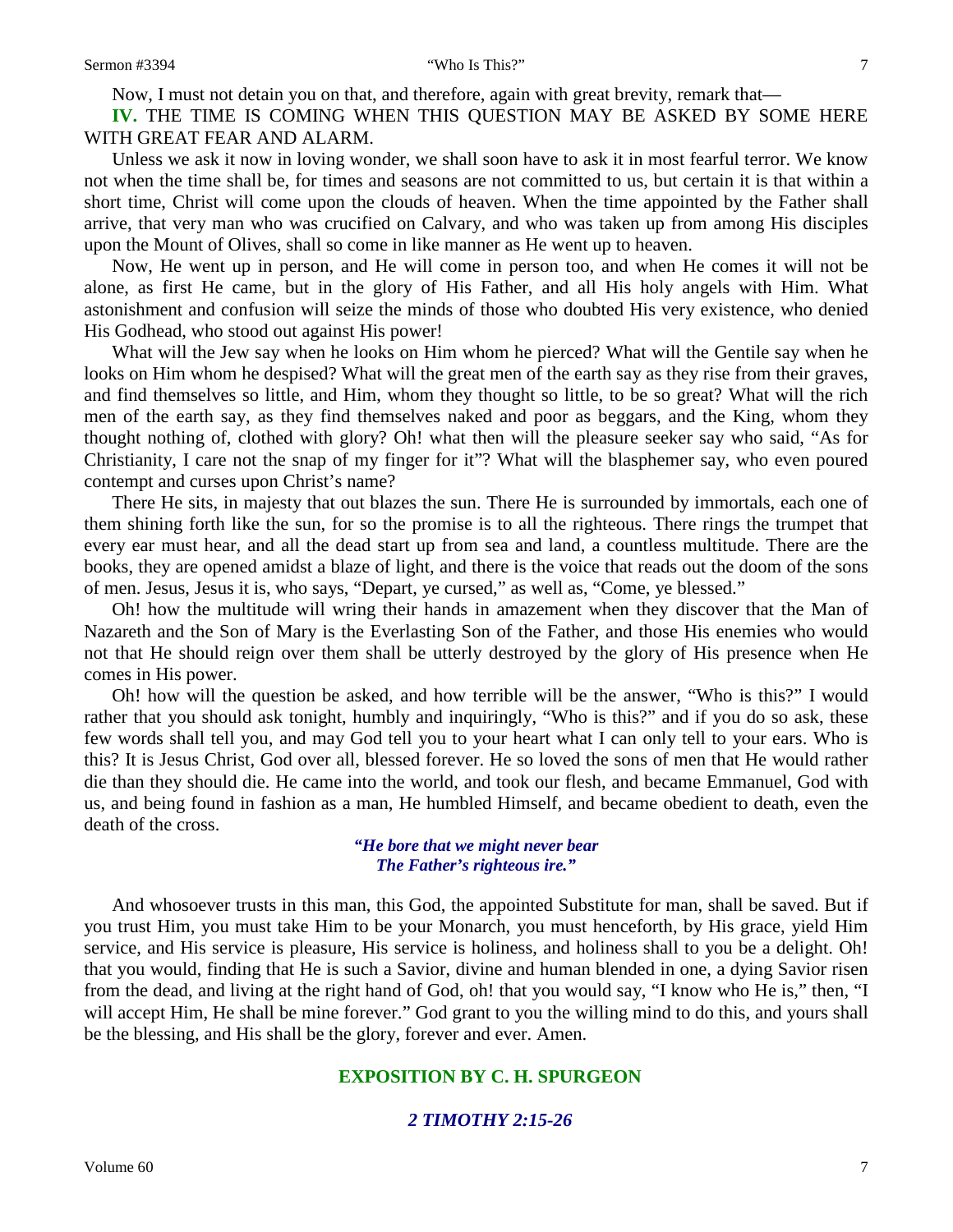#### 8 "Who Is This?" Sermon #3394

## **Verse 15.** *Study to shew thyself approved unto God, a workman that needeth not to be ashamed, rightly dividing the word of truth*.

This is a metaphor taken from the action of the priest at the sacrifice. The priest cut up the bullock, and then laid it in its different pieces according to order. Or as some think, it is taken from the part of the father at the table, when he carves the meat and gives to every child its portion. Old Master Trapp says that "there are some ministers who are only fit to be Gibeonites, and certainly not to be Levites, for they hardly understand the cutting of wood, much less the art of cutting up the sacrifice of God."

Brethren, it is well so to handle the Word as to be able to give rebuke when rebuke is wanted, exhortation when it is needed, and comfort when consolation is required, for otherwise we do mischief. As it is said in the old fable of the simpleton, that he gave to the ass a bone and to the dog hay, so there are some who give wrong exhortations, not because they are wrong in themselves, but because they are wrong in their application.

## **16-17.** *But shun profane and vain babblings: for they will increase unto more ungodliness. And their word will eat as does a canker:*

Now, there are some people who can never be content except they make their religion a sort of wrangling match. They get ahold of a word in Scripture, and away they go with it. Here shall be another opportunity for finding fault with all the church of God, here shall be another occasion for railing against all the preachers of the truth. How delighted they are when they can do this! Shun profane and vain babblings.

Martin Luther said that there were some in his day so nice and precise about the letter of Scripture that when one of them had delivered an exposition upon the Book of Job, Luther said that by the time the man had got to the tenth chapter Job had been a thousand times more plagued by the expositors than he had ever been by the losses which he suffered upon the dunghill, and doubtless there are many truths of Scripture which are turned to mischief because men will be forever making them opportunities for strife, not bonds of love.

Brethren, hold the five points of the Calvinistic doctrine, but mind you do not hold them as babbling questions. What you have received of God do not learn in order to fight with it, and to make contention and strife, and to divide the church of God, and rail against the people of the Most High, as some do. But on the contrary, love one another as brethren, and hold the truth in love, and seek after the unity of the Spirit and the perfect bond of charity. The word of those who raise these questions will eat as does a cancer, which eats till it gets to the bones, and turns the sound flesh into rottenness. Oh! there are many contentions which have done this mischief in the church of Christ.

**17-19.** *Of whom is Hymenaeus and Philetus; who concerning the truth have erred, saying that the resurrection is past already; and overthrow the faith of some. Nevertheless the foundation of God standeth sure, having this seal, The Lord knoweth them that are his.*

How careful the apostle is lest we should think that any have turned aside who were the Lord's people. He says the faith of some was overthrown, but nevertheless the foundation of God standeth sure. Oh, brethren, whenever we see apparent apostasy, let us not therefore think that any of God's people have perished. Oh, no, for the Lord knoweth them that are His.

**19-21.** *And, Let every one that nameth the name of Christ depart from iniquity. But in a great house there are not only vessels of gold and of silver, but also of wood and of earth; and some to honour, and some to dishonour. If a man therefore purge himself from these, he shall be a vessel unto honour, sanctified, and meet for the Master's use, and prepared unto every good work.*

When Mr. Philpot, the martyr, was addressing a young man about to die for Christ, he said to him, "Brother, thou art a vessel in the great house of thy Master, and this day He will scour thee, scour thee hard, but remember thou shalt soon stand upon the shelf, shining bright and glorious." Well, sometimes pains, and troubles, and tribulations do have this effect of scouring the vessels of God to make them